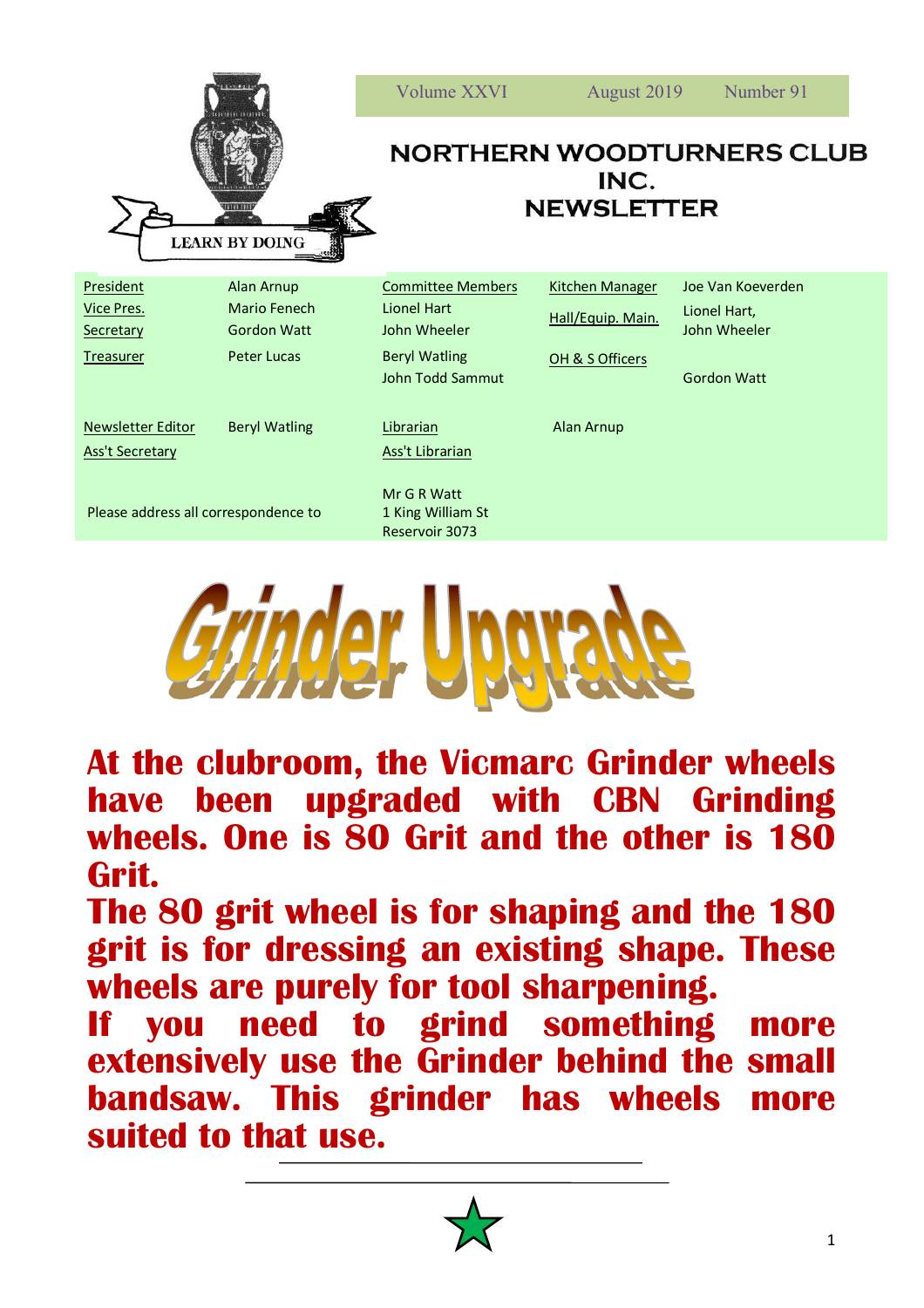## *President's Report*

The time of year when we decide whether to renew our membership and continue to make shavings for another twelve months. As expected we have a couple of cancellations but our numbers appear to be stable with the admission of new members. For those who are not continuing we thank youfor your involvement during your time in the club. To the newcomers – welcome.

John Wheeler and I will be representing the club at the annual Bunnings appreciation night where they have a presentation/meal/hands on gift making exercise for clubs who have their fund raising BBQ sausage sales at their store. Bunnings have invited us to have a woodturning demonstration at their store on 5th October which we have accepted.

The National Broadband contractors have really messed up the front of our clubroom premises by digging a channel across the pathway to get to nearby premises. Please try not to get bogged as a result of their actions.

Our Treasurer, Peter Lucas, has issued a reminder that membership fees are now due and that unfinancial members are not covered by insurance in the event of a mishap. Please endeavour to see Peter at your earliest convenience.

I am always delighted to see newcomers displaying their creations. Adam Grinberg was recently shown how to make a pen. Have a look at him now – he has a display case full and has now purchased a second case. To all newcomers I suggest you bring your work along to our monthly meeting and put it on the table for "Show and Tell". You not only get to talk about your work but it is photographed and included in our Newsletter.

I have just written an item for the Australian Woodworker magazine, complete with photos, which will appear in the November/December issue. It has been accepted and hopefully will show our club in a good light.

For our newcomers: Why not join Woodwork Forums, a great site sponsored by U-beaut Polishes, in which you can learn all about woodturning and dozens of other activities. There is no membership fee and you can ask questions, submit photos and join in the fun. Some of our club members are quite active on the site. Just Google "Woodwork Forums" to begin. You have to register a user name and password to be able to submit items. Great site.

The Melbourne Timber and Working with Wood Show is now known as the Timber Tools and Artisan Show and will be held at the Showgrounds from  $23<sup>rd</sup>$  to  $25<sup>th</sup>$  August. It is a good opportunity to view and purchase the many items associated with woodworking/woodturning or the many other categories now included. Admission is \$12 for a one day pass, \$18 for two days or \$24 for all three.

Just a reminder to take care on the machinery. We have had an accident free last 12 months and want to keep it that way. Remember taking a short cut may lead to a larger cut – and that can hurt. Alan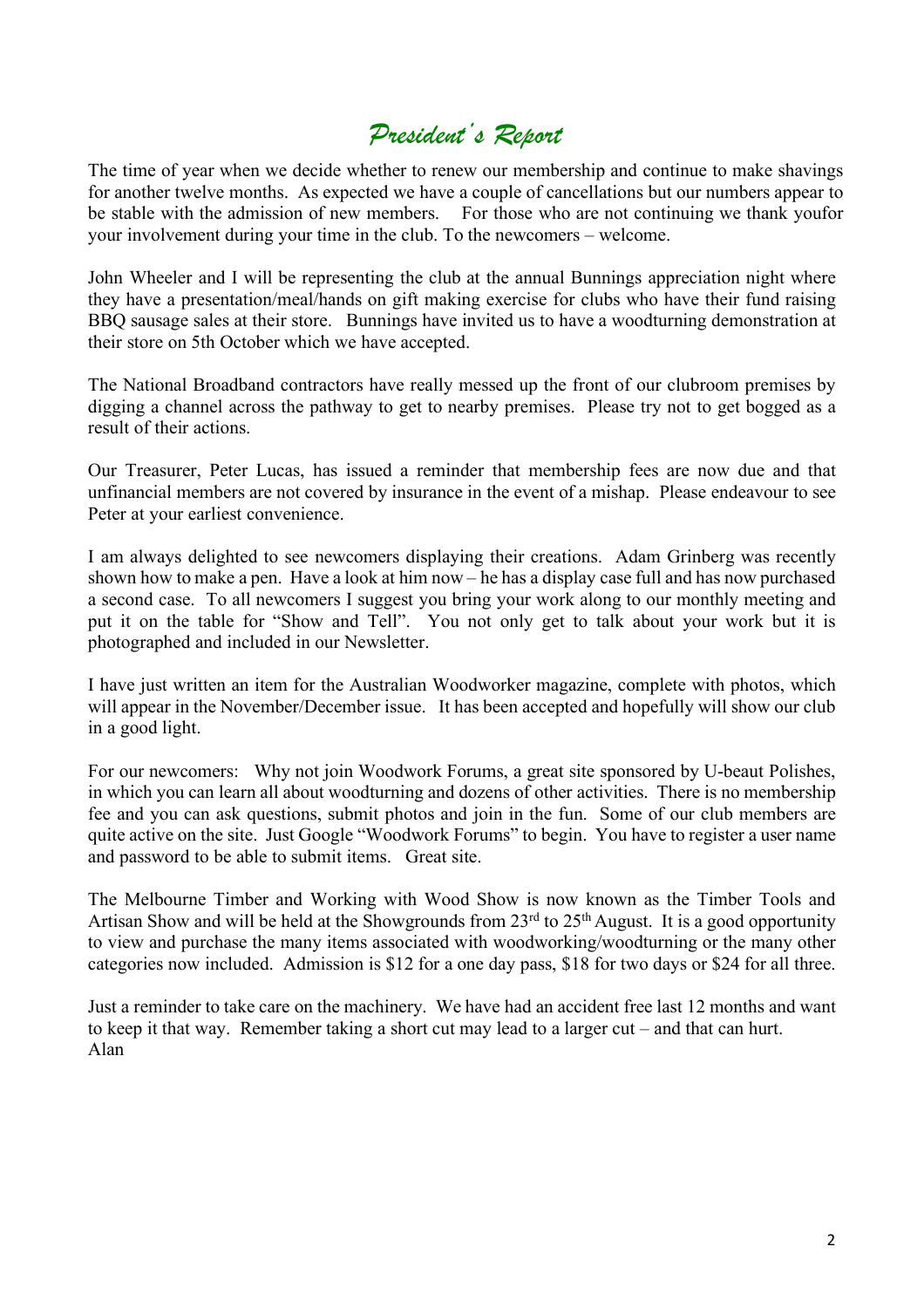*Show N Tell*



Peter Lucas continues to make pens. On the left are Deer Hunter Bolt Action pens made from Bulloak, Walnut and Steam Punk. The Baron Fountain Pen is acrylic with 100 year old Woodcock pin feathers embedded in the acrylic.



 Peter has also made these fountaim pens. The one on the left is small clock parts and the other is Japanese paper. In the photo on the right, there is a Steampunk style Deerhead Bolt Action and a 'Lest We Forget' bolt action pen.





Gordon Watt has made the pepper grinder from Ash and finished it with Livos Oil. The clock is Myrtle and Ebony and finished with wipe on Poly.

Ian Berry has made this lighthouse from Blackwood and finished it with EEE. The top is using a solar light, the railing a bangle and split pins.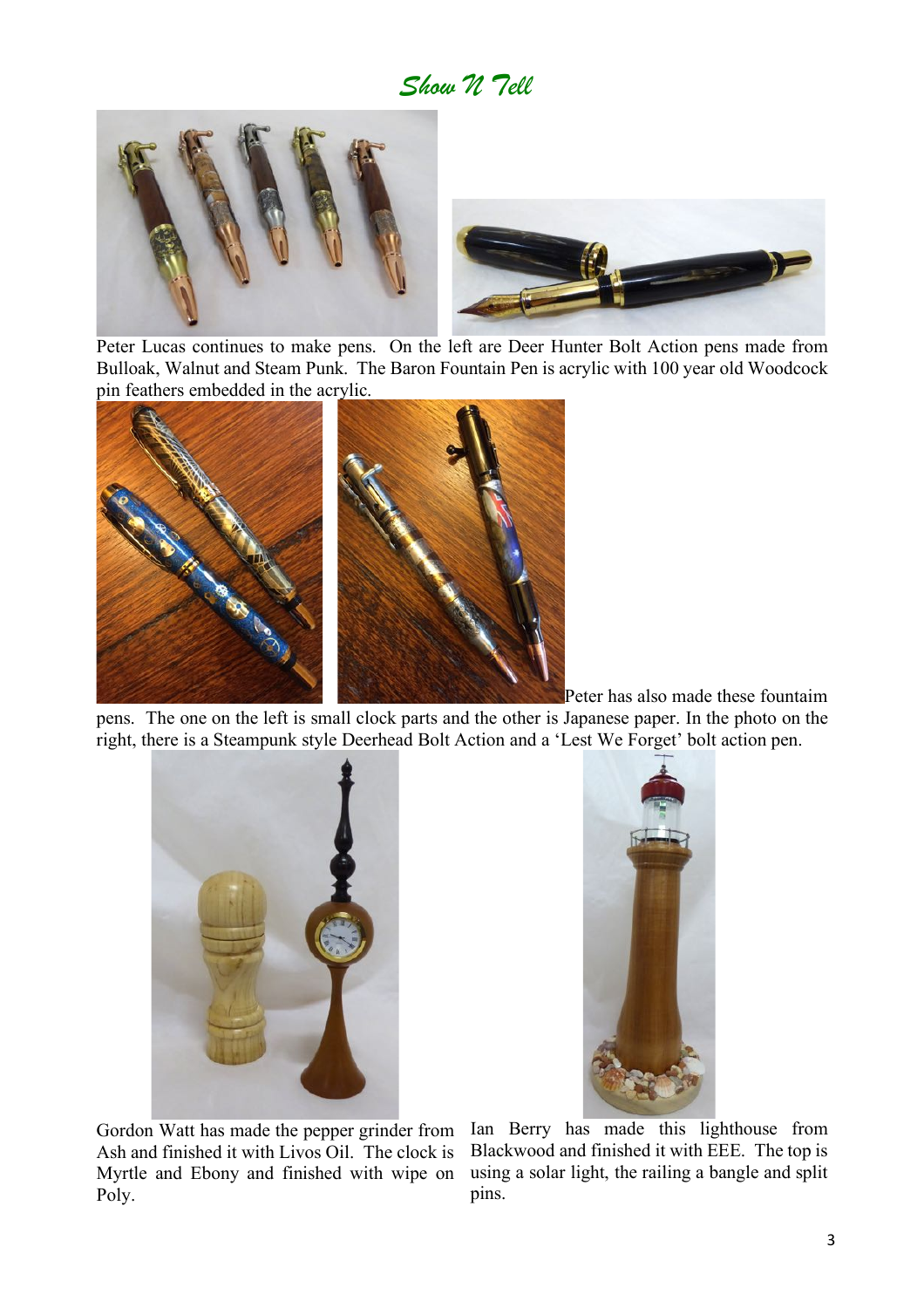



Joe has also made this shallow bowl using Red Gum Burl and finishing it with Livos Oil.

Joe Van Koeverden has finished the set of 4 Banksia Nut and Red Gum goblets. The finish is Livos Oil.



Joe has made these pendants from various timbers and finished with Glow. They are destined to be gifts on an oveseas holiday.



Again Joe's work, 2 lidded boxes using Oak and finished with Livos Oil.

Laurel and finished it with Danish Oil. The obect on the right is used to centre a faceplate for attatchment.

John Wheeler has made this bowl from Camphor